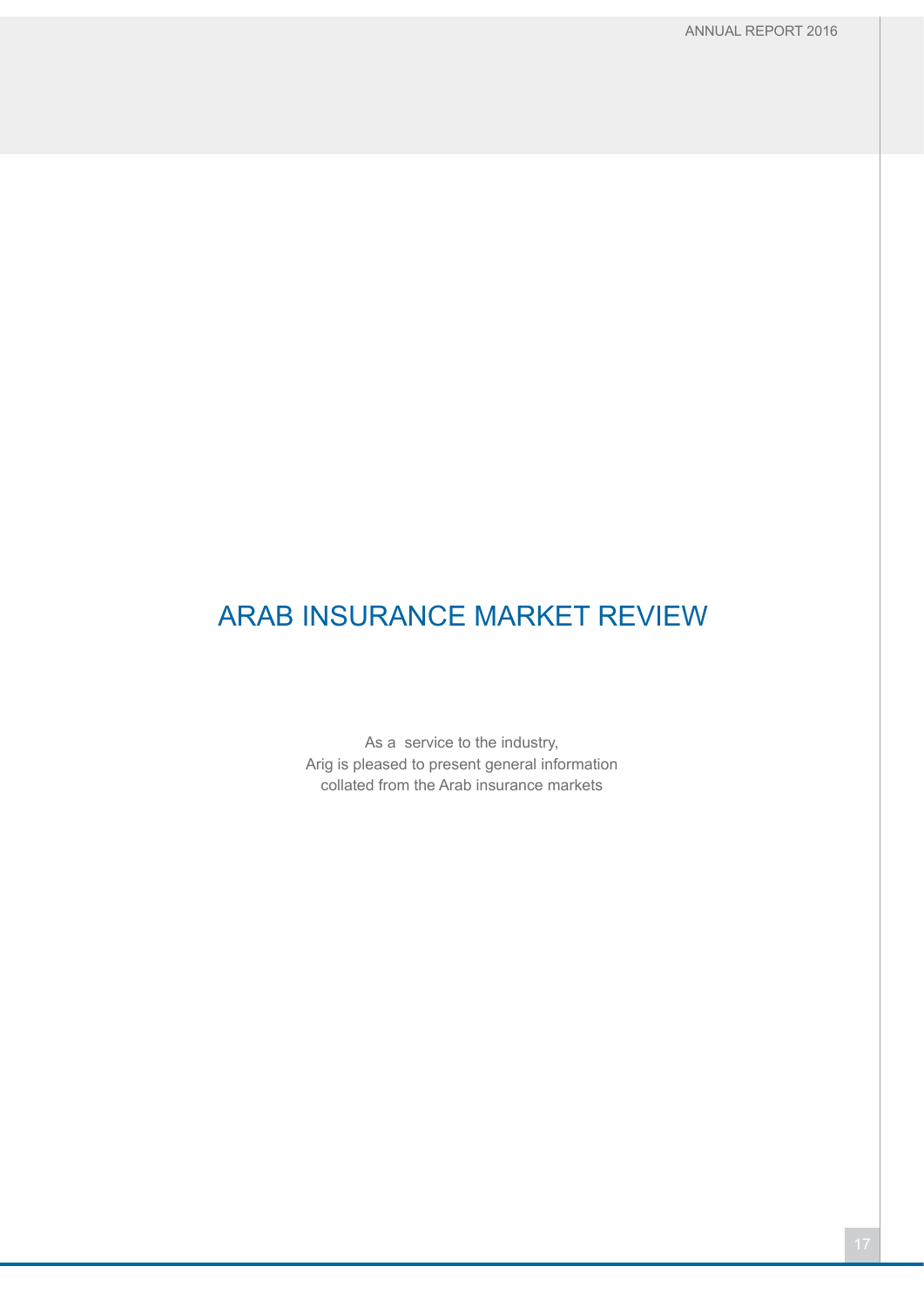|                           |      |                  |                  | Non-Life |                                 |                      |                          | Life     |              |          |
|---------------------------|------|------------------|------------------|----------|---------------------------------|----------------------|--------------------------|----------|--------------|----------|
| Country                   | Year | Exchange<br>Rate | <b>Total GPI</b> | Motor    | Property<br>& Misc.<br>Accident | Marine &<br>Aviation | <b>Total</b><br>Non-Life | % of GPI | <b>Total</b> | % of GPI |
| Algeria                   | 2011 | 72.9379          | 1,188.4          | 602.7    | 415.1                           | 77.9                 | 1095.7                   | 92.2%    | 92.7         | 7.8%     |
|                           | 2012 | 77.5360          | 1,240.3          | 674.0    | 445.3                           | 68.1                 | 1187.4                   | 95.7%    | 52.9         | 4.3%     |
|                           | 2013 | 80.3520          | 1,428.7          | 769.5    | 488.8                           | 72.4                 | 1330.7                   | 93.1%    | 98.0         | 6.9%     |
|                           | 2014 | 80.5790          | 1,475.5          | 761.4    | 531.4                           | 78.9                 | 1,371.7                  | 93.0%    | 103.8        | 7.0%     |
|                           | 2015 | 100.6914         | 1,222.6          | 657.9    | 457.8                           | 57.19                | 1,172.9                  | 95.9%    | 49.7         | 4.1%     |
| <b>Bahrain</b>            | 2011 | 0.3769           | 546.1            | 147.9    | 249.4                           | 18.8                 | 416.1                    | 76.2%    | 130.0        | 23.8%    |
|                           | 2012 | 0.3769           | 634.0            | 164.5    | 291.3                           | 18.6                 | 474.4                    | 74.8%    | 159.6        | 25.2%    |
|                           | 2013 | 0.3769           | 685.5            | 180.5    | 322.4                           | 16.1                 | 519.0                    | 75.7%    | 166.5        | 24.3%    |
|                           | 2014 | 0.3769           | 718.4            | 191.7    | 354.6                           | 21.2                 | 567.5                    | 79.0%    | 150.9        | 21.0%    |
|                           | 2015 | 0.3769           | 721.9            | 201.1    | 355.2                           | 19.7                 | 576.0                    | 79.8%    | 146.0        | 20.2%    |
| Egypt <sup>(1)</sup>      | 2011 | 5.6219           | 1,678.8          | 345.7    | 387.2                           | 220.3                | 953.2                    | 56.8%    | 725.6        | 43.2%    |
|                           | 2012 | 6.0561           | 1,770.5          | 330.8    | 434.4                           | 240.2                | 1005.4                   | 56.8%    | 765.1        | 43.2%    |
|                           | 2013 | 6.8886           | 1,812.1          | 308.9    | 461.7                           | 241.5                | 1012.1                   | 55.9%    | 800.0        | 44.1%    |
|                           | 2014 | 7.0900           | 1,812.1          | 308.9    | 461.7                           | 241.5                | 1012.1                   | 51.6%    | 876.3        | 48.4%    |
|                           | 2015 | 7.6913           | 2,168.4          | 340.2    | 527.3                           | 188.0                | 1055.5                   | 48.7%    | 1,112.9      | 51.3%    |
| Jordan                    | 2011 | 0.7080           | 598.3            | 256.6    | 240.9                           | 43.3                 | 540.8                    | 90.4%    | 57.5         | 9.6%     |
|                           | 2012 | 0.7080           | 679.7            | 273.3    | 300.8                           | 42.7                 | 616.8                    | 90.7%    | 62.9         | 9.3%     |
|                           | 2013 | 0.7090           | 692.2            | 282.2    | 303.2                           | 39.9                 | 625.3                    | 90.3%    | 66.9         | 9.7%     |
|                           | 2014 | 0.7090           | 738.8            | 300.2    | 323.5                           | 40.3                 | 664.0                    | 89.9%    | 74.8         | 10.1%    |
|                           | 2015 | 0.7090           | 776.1            | 310.1    | 345.8                           | 34.1                 | 690.0                    | 88.9%    | 86.1         | 11.1%    |
| <b>Kuwait</b>             | 2011 | 0.2760           | 698.2            | 244.4    | 228.8                           | 72.1                 | 545.3                    | 62.9%    | 259.0        | 37.1%    |
|                           | 2012 | 0.2816           | 763.7            | 269.7    | 256.8                           | 64.7                 | 591.2                    | 59.1%    | 312.5        | 40.9%    |
|                           | 2013 | 0.2838           | 815.0            | 313.6    | 254.9                           | 64.9                 | 633.0                    | 77.7%    | 182.0        | 22.3%    |
|                           | 2014 | 0.2838           | 869.2            | 321.6    | 295.0                           | 62.1                 | 678.2                    | 78.0%    | 191.0        | 21.9%    |
|                           | 2015 | 0.3039           | 1,048.0          | n/a      | n/a                             | n/a                  | 874.0                    | 83.4%    | 174.0        | 16.6%    |
| Lebanon                   | 2011 | 1,504.0000       | 1,261.1          | 202.7    | 680.4                           | 35.0                 | 918.1                    | 71.9%    | 354.6        | 28.1%    |
|                           | 2012 | 1,504.0000       | 1,294.9          | 323.7    | 559.4                           | 35.0                 | 918.1                    | 71.9%    | 364.1        | 28.1%    |
|                           | 2013 | 1,505.0000       | 1,389.2          | 327.0    | 618.4                           | 41.0                 | 986.4                    | 71.9%    | 390.9        | 28.1%    |
|                           | 2014 | 1,507.5000       | 1,479.2          | 347.9    | 655.9                           | 41.8                 | 1,045.6                  | 70.7%    | 433.6        | 29.3%    |
|                           | 2015 | 1,501.8000       | 1,521.0          | 249.8    | 669.8                           | 43.6                 | 1,063.2                  | 69.9%    | 457.8        | 30.1%    |
| Libya <sup>(3)</sup>      | 2011 | 1.2251           | 140.7            | 24.2     | 95.9                            | 15.1                 | 135.2                    | 96.1%    | 5.5          | 3.9%     |
|                           | 2012 | 1.2251           | 273.9            | 47.4     | 187.0                           | 33.3                 | 267.7                    | 97.7%    | 6.2          | 2.3%     |
|                           | 2013 | 1.2515           | n/a              | n/a      | n/a                             | n/a                  | n/a                      | n/a      | n/a          | n/a      |
|                           | 2014 | 1.1950           | n/a              | n/a      | n/a                             | n/a                  | n/a                      | n/a      | n/a          | n/a      |
|                           | 2015 | 1.3921           | n/a              | n/a      | n/a                             | n/a                  | n/a                      | n/a      | n/a          | n/a      |
| Mauritania <sup>(4)</sup> | 2011 | 288.0800         | 12.4             | n/a      | n/a                             | n/a                  | 12.2                     | 98.4%    | 0.2          | 1.6%     |
|                           | 2012 | 288.0800         | 27.3             | n/a      | n/a                             | n/a                  | 27.0                     | 98.9%    | 0.2          | 1.1%     |
|                           | 2013 | 288.0800         | 28.3             | n/a      | n/a                             | n/a                  | 28.0                     | 98.9%    | 0.3          | 1.1%     |
|                           | 2014 | 292.5000         | 28.3             | n/a      | n/a                             | n/a                  | 28.0                     | 98.9%    | 0.3          | 1.1%     |
|                           | 2015 | 317.6500         | 30.3             | n/a      | n/a                             | n/a                  | 30.0                     | 99.0%    | 0.3          | 1%       |
| <b>Morocco</b>            | 2011 | 8.2013           | 2,920.4          | 931.0    | 953.5                           | 90.2                 | 1974.7                   | 67.6%    | 945.7        | 32.4%    |
|                           | 2012 | 8.2471           | 3,162.3          | 972.5    | 1096.5                          | 76.2                 | 2,145.2                  | 67.8%    | 1,017.1      | 32.2%    |
|                           | 2013 | 8.4055           | 3,164.8          | 1,010.9  | 1062.1                          | 69.9                 | 2,142.8                  | 67.7%    | 1,022.0      | 32.3%    |
|                           | 2014 | 8.4063           | 3,356.9          | 1,083.8  | 1,087.6                         | 67.6                 | 2,239.0                  | 66.7%    | 1,117.9      | 33.3%    |
|                           | 2015 | 9.9666           | 3,052.6          | 957.4    | 984.1                           | 55.4                 | 1,992.9                  | 65.3%    | 1,059.7      | 34.7%    |
| Oman                      | 2011 | 0.3850           | 733.0            | 313.2    | 252.5                           | 46.3                 | 612.0                    | 76.2%    | 174.6        | 23.8%    |
|                           | 2012 | 0.3845           | 738.6            | 353.1    | 248.5                           | 31.7                 | 633.3                    | 84.6%    | 114.0        | 15.4%    |
|                           | 2013 | 0.3850           | 774.5            | 383.4    | 265.3                           | 37.8                 | 686.5                    | 87.3%    | 98.2         | 12.7%    |
|                           | 2014 | 0.3850           | 1,035.0          | 486.4    | 418.9                           | 34.7                 | 940.0                    | 90.8%    | 95.0         | 9.2%     |
|                           | 2015 | 0.3845           | 1,124.0          | 423.1    | 526.0                           | 37.1                 | 986.3                    | 87.7%    | 137.7        | 12.3%    |

**Gross premium by class and country - 2011 to 2015 in US\$ million**

(1) Egypt: Financial Year end as at 30 June (2) Sudan: Sudan's currency changed from the Sudanese dinar (SDD) to the new Sudanese Pound (SDG) introduced in January 2007. (3) Libya: Property & Miscellaneous<br>Accident include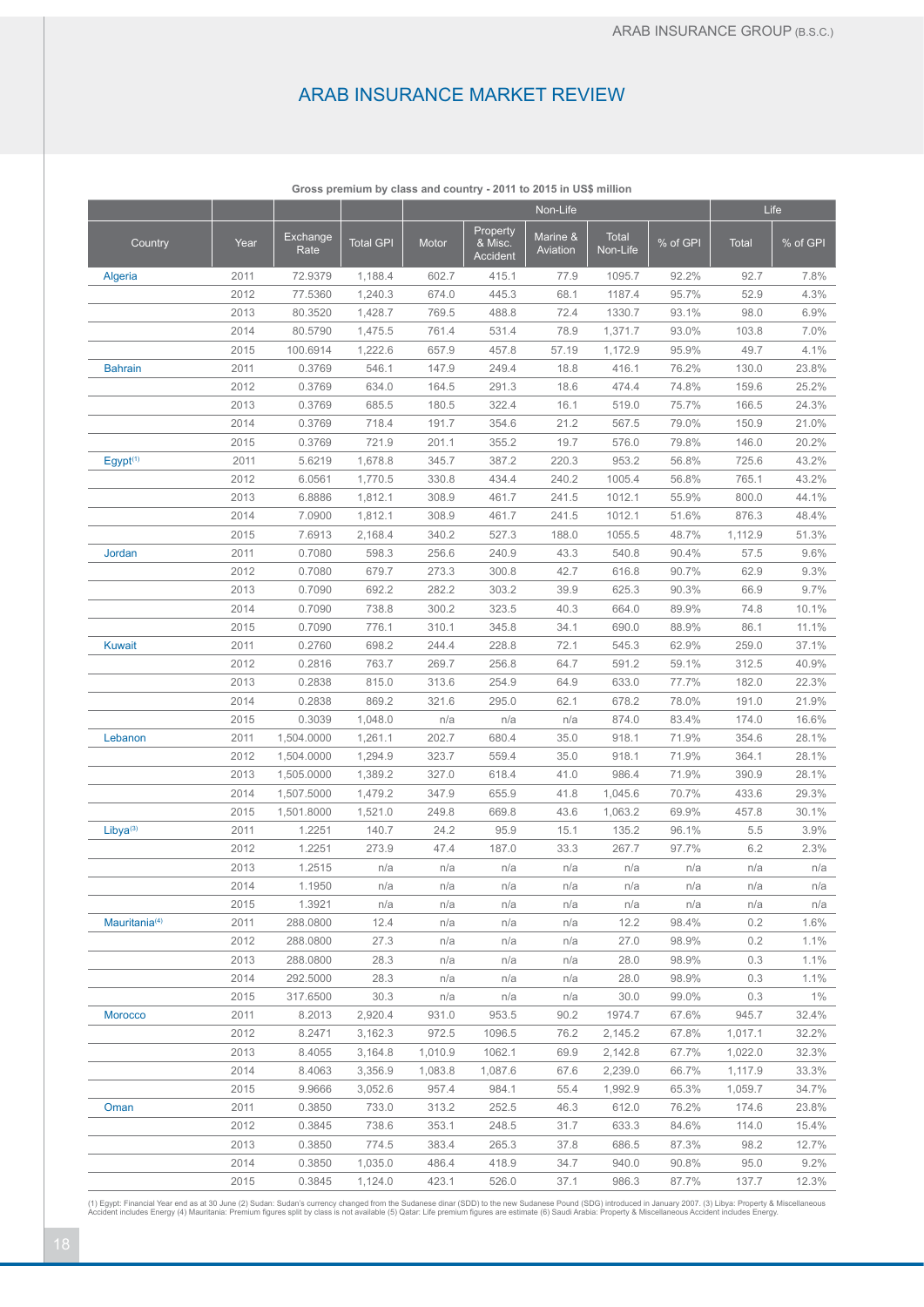|                             |      |                  |                                                         | Non-Life |                                 |                      |                          |          | Life         |          |
|-----------------------------|------|------------------|---------------------------------------------------------|----------|---------------------------------|----------------------|--------------------------|----------|--------------|----------|
| Country                     | Year | Exchange<br>Rate | <b>Total GPI</b>                                        | Motor    | Property<br>& Misc.<br>Accident | Marine &<br>Aviation | <b>Total</b><br>Non-Life | % of GPI | <b>Total</b> | % of GPI |
| <b>Palestine</b>            | 2011 | 3.5880           | 146.0                                                   | 91.8     | 49.4                            | 1.5                  | 142.7                    | 97.7%    | 3.3          | 2.3%     |
|                             | 2012 | 3.5880           | 144.4                                                   | 87.9     | 51.2                            | 1.7                  | 140.9                    | 97.5%    | 3.6          | 2.5%     |
|                             | 2013 | 3.5880           | 158.7                                                   | 92.5     | 60.6                            | 1.8                  | 154.9                    | 97.6%    | 3.8          | 2.4%     |
|                             | 2014 | 3.5880           | 171.0                                                   | 100.5    | 64.9                            | 1.7                  | 167.1                    | 97.7%    | 3.9          | 2.3%     |
|                             | 2015 | n/a              | n/a                                                     | n/a      | n/a                             | n/a                  | n/a                      | n/a      | n/a          | n/a      |
| Qatar <sup>(5)</sup>        | 2011 | 3.6408           | 1,154.6                                                 | 212.1    | 817.0                           | 114.2                | 1,143.3                  | 99.0%    | 11.3         | 1.0%     |
|                             | 2012 | 3.6408           | 1,114.6                                                 | 85.9     | 862.8                           | 149.3                | 1,098.0                  | 98.5%    | 16.6         | 1.5%     |
|                             | 2013 | 3.6409           | 1,471.0                                                 | n/a      | n/a                             | n/a                  | 1,407.0                  | 98.8%    | 17.9         | 1.2%     |
|                             | 2014 | 3.6400           | 1,471.0                                                 | n/a      | n/a                             | n/a                  | 1,407.0                  | 95.6%    | 64.0         | 4.4%     |
|                             | 2015 | 3.6404           | n/a                                                     | n/a      | n/a                             | n/a                  | n/a                      | n/a      | n/a          | n/a      |
| Saudi Arabia <sup>(6)</sup> | 2011 | 3.7500           | 4,934.4                                                 | 1,045.9  | 3,309.2                         | 337.9                | 4,693.0                  | 95.1%    | 241.4        | 4.9%     |
|                             | 2012 | 3.7503           | 5,645.8                                                 | 1,234.9  | 3,958.0                         | 216.0                | 5,408.9                  | 95.8%    | 236.9        | 4.2%     |
|                             | 2013 | 3.7500           | 6,730.5                                                 | 1,694.6  | 4,453.3                         | 357.4                | 6,505.3                  | 96.7%    | 225.2        | 3.3%     |
|                             | 2014 | 3.7520           | 7,746.5                                                 | 2,140.3  | 4,993.6                         | 371.4                | 7,505.3                  | 96.9%    | 241.2        | 3.1%     |
|                             | 2015 | 3.7500           | 9,712.1                                                 | 2,879.8  | 6,193.5                         | 382.8                | 9,456.1                  | 97.4%    | 256.0        | 2.6%     |
| Sudan $(2)$                 | 2011 | 2.6769           | 289.1                                                   | 124.6    | 98.8                            | 50.8                 | 274.2                    | 94.8%    | 14.9         | 5.2%     |
|                             | 2012 | 2.6769           | 337.2                                                   | 145.9    | 118.0                           | 59.0                 | 322.9                    | 95.8%    | 14.3         | 4.2%     |
|                             | 2013 | 5.7013           | 315.6                                                   | 146.1    | 90.2                            | 64.8                 | 301.1                    | 96.4%    | 11.5         | 3.6%     |
|                             | 2014 | 2.6769           | n/a                                                     | n/a      | n/a                             | n/a                  | n/a                      | n/a      | n/a          | n/a      |
|                             | 2015 | 6.0969           | n/a                                                     | n/a      | n/a                             | n/a                  | n/a                      | n/a      | n/a          | n/a      |
| Syria                       | 2011 | 50.0000          | 280.9                                                   | 173.7    | 67.2                            | 34.5                 | 275.4                    | 65.3%    | 97.6         | 34.7%    |
|                             | 2012 | 139.770          | 150.6                                                   | 94.9     | 39.4                            | 13.3                 | 147.6                    | 40.7%    | 89.4         | 59.3%    |
|                             | 2013 | 139.7700         | 155.7                                                   | 40.4     | 57.1                            | 10.2                 | 107.6                    | 69.2%    | 48.0         | 30.8%    |
|                             | 2014 | 168.7000         | 94.3                                                    | 38.6     | 15.7                            | 4.5                  | 58.7                     | 62.3%    | 35.6         | 37.7%    |
|                             | 2015 | 221.0968         | 32.2                                                    | n/a      | n/a                             | n/a                  | 31.1                     | 96.6%    | 1.1          | 3.4%     |
| <b>Tunisia</b>              | 2011 | 1.4078           | 900.7                                                   | 382.4    | 250.4                           | 52.2                 | 685.0                    | 76.1%    | 215.7        | 23.9%    |
|                             | 2012 | 1.5619           | 846.2                                                   | 358.9    | 298.6                           | 49.7                 | 707.2                    | 83.6%    | 139.0        | 16.4%    |
|                             | 2013 | 1.6247           | 986.8                                                   | 386.5    | 338.0                           | 44.6                 | 769.1                    | 85.8%    | 140.0        | 14.2%    |
|                             | 2014 | 1.7000           | 915.3                                                   | 415.8    | 298.0                           | 42.6                 | 756.4                    | 87.0%    | 158.9        | 13.0%    |
|                             | 2015 | 2.0221           | 830.3                                                   | 379.2    | 232.9                           | 68.9                 | 681.0                    | 82.2%    | 149.3        | 17.9%    |
| U.A.E.                      | 2011 | 3.6725           | 6,513.8                                                 | 1,121.2  | 3,479.6                         | 635.2                | 5,236.0                  | 80.4%    | 1277.8       | 19.6%    |
|                             | 2012 | 3.6728           | 7,154.6                                                 | 1,091.0  | 3,808.9                         | 632.1                | 5,532.0                  | 77.3%    | 1622.6       | 22.7%    |
|                             | 2013 | 3.6725           | 8,036.8                                                 | 1,226.9  | 4,426.6                         | 465.8                | 6,119.3                  | 76.1%    | 1,917.4      | 23.9%    |
|                             | 2014 | 3.6730           | 8,473.1                                                 | 1,384.4  | 4,426.6                         | 453.8                | 6,119.3                  | 72.2%    | 2,353.8      | 27.8%    |
|                             | 2015 | 3.6725           | 9,783.9                                                 | 1,532.5  | 5,367.0                         | 448.4                | 7,347.9                  | 75.1%    | 2,436.0      | 24.9%    |
| Yemen                       | 2011 | 213.8000         | 80.6                                                    | 18.3     | 42.6                            | 12.5                 | 73.4                     | 91.1%    | 7.2          | 8.9%     |
|                             | 2012 | 214.3508         | 85.5                                                    | 17.8     | 45.6                            | 14.0                 | 77.4                     | 90.5%    | 8.1          | 9.5%     |
|                             | 2013 | 214.8900         | 82.7                                                    | 19.0     | 39.5                            | 15.1                 | 73.6                     | 89.0%    | 9.1          | 11.0%    |
|                             | 2014 | 214.8900         | n/a                                                     | 19.8     | 45.0                            | 15.9                 | 80.7                     | n/a      | n/a          | n/a      |
|                             | 2015 | 214.8900         | n/a                                                     | 17.6     | 38.7                            | 9.5                  | 65.8                     | n/a      | n/a          | n/a      |
|                             |      |                  | The premium figures are in local currency for Irag only |          |                                 |                      |                          |          |              |          |
| Iraq                        | 2011 |                  | 288,171.0                                               |          | 29,952.0 170,001.0              |                      | 40,014.0 239,967.0       | 83.3%    | 48,204       | 16.7%    |
|                             |      |                  |                                                         |          |                                 |                      |                          |          |              |          |

**Gross premium by class and country - 2011 to 2015 in US\$ million**

| Iraq | 2011 | 288.171.0 |     |     |             | 29,952.0 170,001.0 40,014.0 239,967.0 | 83.3%       | 48.204 | 16.7% |
|------|------|-----------|-----|-----|-------------|---------------------------------------|-------------|--------|-------|
|      | 2012 | n/a       | n/a |     | $n/a$ $n/a$ |                                       | $n/a$ $n/a$ | n/a    | n/a   |
|      | 2013 | n/a       | n/a |     | $n/a$ $n/a$ | n/a                                   | n/a         | n/a    | n/a   |
|      | 2014 | n/a       | n/a | n/a | n/a         | n/a                                   | n/a         | n/a    | n/a   |
|      | 2015 | n/a       | n/a | n/a | n/a         | n/a                                   | n/a         | n/a    | n/a   |

Definition of gross premium income: This report is based on gross premium income, which includes direct and reinsurance inward premiums received in the year, net of cancellations but before deduction of commissions or rein

Portfolio split includes four main lines of business:<br>• Motor: Two main lines: Third Party and Comprehensive (in some cases, the classes under Motor were not available).<br>• Property & Miscellaneous Accident: Fire, Engineeri

Insurance and economic data sources: Insurance data for each country is sourced primarily from supervisory authorities, insurance associations and individual companies. Key economic data is extracted from public sources, i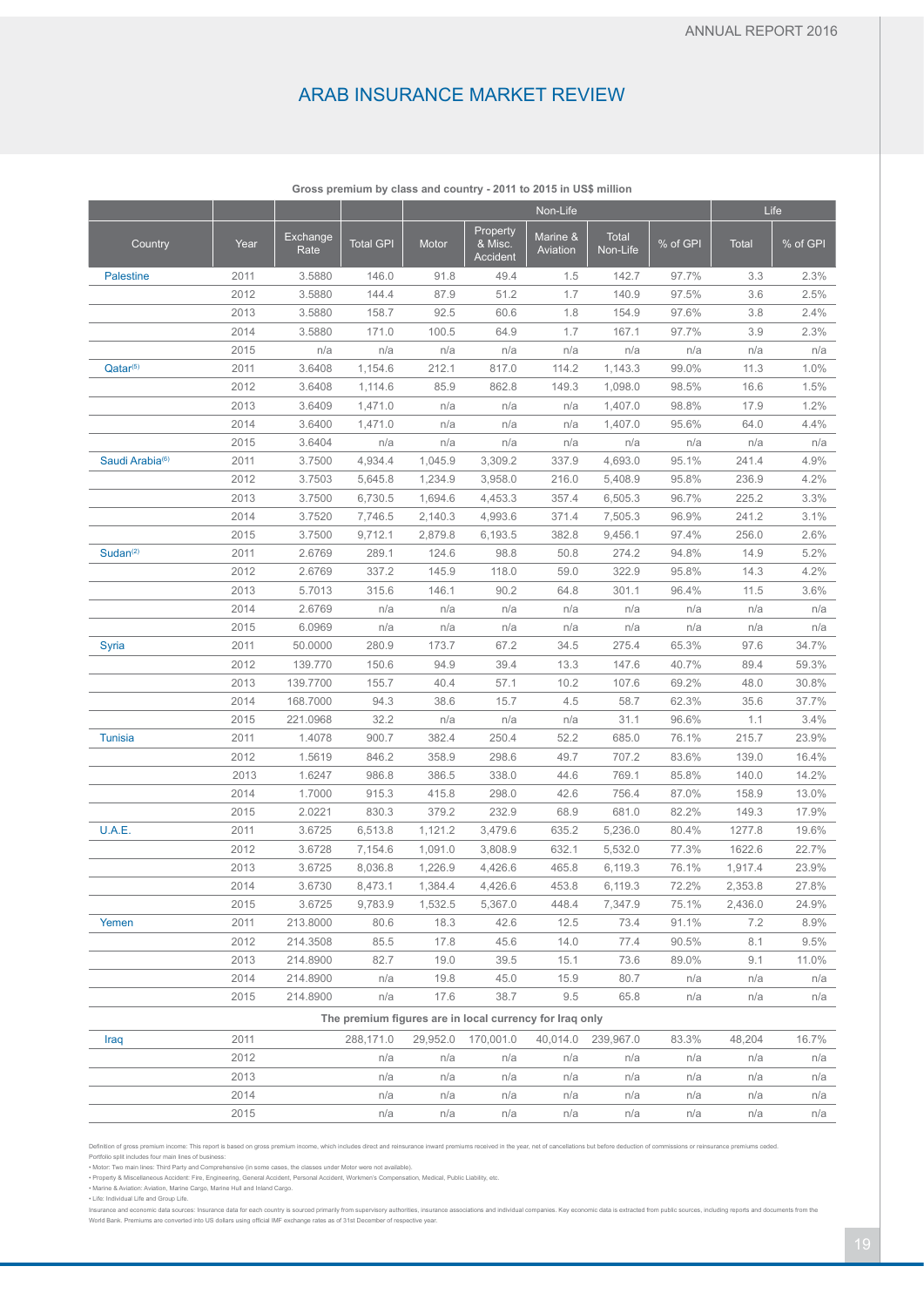| Key economic & demographic indicators - 2011 to 2015 |      |                  |                                 |                               |                        |                        |                                        |                        |  |
|------------------------------------------------------|------|------------------|---------------------------------|-------------------------------|------------------------|------------------------|----------------------------------------|------------------------|--|
| Country                                              | Year | Exchange<br>Rate | Total<br>GPI in US\$<br>million | Premium<br>per capita<br>US\$ | GDP per<br>capita US\$ | Premium as<br>% of GDP | Population<br>$\mathsf{in}$<br>million | GDP in US\$<br>million |  |
| Algeria                                              | 2011 | 72.9379          | 1,188.4                         | 33.01                         | 4,917                  | 0.7%                   | 36.00                                  | 177,000                |  |
|                                                      | 2012 | 77.5360          | 1,240.3                         | 33.98                         | 5,096                  | 0.7%                   | 36.50                                  | 186,000                |  |
|                                                      | 2013 | 80.3520          | 1,428.7                         | 38.61                         | 5,681                  | 0.7%                   | 37.00                                  | 210,183                |  |
|                                                      | 2014 | 80.5790          | 1,475.5                         | 36.98                         | 5,664                  | 0.7%                   | 39.90                                  | 226,000                |  |
|                                                      | 2015 | 100.6914         | 1,222.6                         | 30.82                         | 4,205                  | 0.7%                   | 39.67                                  | 166,800                |  |
| <b>Bahrain</b>                                       | 2011 | 0.3769           | 546.1                           | 413.71                        | 19,697                 | 2.1%                   | 1.32                                   | 26,000                 |  |
|                                                      | 2012 | 0.3769           | 634.0                           | 480.30                        | 20,332                 | 2.4%                   | 1.32                                   | 26,838                 |  |
|                                                      | 2013 | 0.3769           | 685.5                           | 507.78                        | 24,444                 | 2.1%                   | 1.35                                   | 33,000                 |  |
|                                                      | 2014 | 0.3769           | 718.4                           | 532.15                        | 25,219                 | 2.1%                   | 1.35                                   | 34,045                 |  |
|                                                      | 2015 | 0.3769           | 721.9                           | 523.12                        | 22,555                 | 2.3%                   | 1.38                                   | 31,126                 |  |
| $E$ gypt $(1)$                                       | 2011 | 5.6219           | 1,678.8                         | 20.06                         | 2,820                  | 0.7%                   | 83.70                                  | 236,000                |  |
|                                                      | 2012 | 6.0561           | 1,770.5                         | 21.10                         | 2,913                  | 0.7%                   | 83.90                                  | 244,400                |  |
|                                                      | 2013 | 6.8886           | 1,812.1                         | 22.07                         | 3,313                  | 0.7%                   | 82.10                                  | 271,973                |  |
|                                                      | 2014 | 7.0900           | 1,812.1                         | 21.73                         | 3,429                  | 0.6%                   | 83.40                                  | 286,000                |  |
|                                                      | 2015 | 7.6913           | 2,168.4                         | 23.70                         | 3,615                  | 0.7%                   | 91.51                                  | 330,779                |  |
| Jordan                                               | 2011 | 0.7080           | 598.3                           | 94.97                         | 4,444                  | 2.1%                   | 6.30                                   | 28,000                 |  |
|                                                      | 2012 | 0.7080           | 679.7                           | 104.57                        | 4,769                  | 2.2%                   | 6.50                                   | 31,000                 |  |
|                                                      | 2013 | 0.7090           | 692.2                           | 104.88                        | 5,152                  | 2.0%                   | 6.60                                   | 34,000                 |  |
|                                                      | 2014 | 0.7090           | 738.8                           | 99.84                         | 4,939                  | 2.0%                   | 7.40                                   | 36,550                 |  |
|                                                      | 2015 | 0.7090           | 776.1                           | 102.30                        | 4,943                  | 2.1%                   | 7.59                                   | 37,517                 |  |
| <b>Kuwait</b>                                        | 2011 | 0.2760           | 698.2                           | 240.76                        | 57,931                 | 0.4%                   | 2.90                                   | 168,000                |  |
|                                                      | 2012 | 0.2816           | 763.7                           | 263.34                        | 57,931                 | 0.5%                   | 2.90                                   | 168,000                |  |
|                                                      | 2013 | 0.2838           | 815.0                           | 281.31                        | 54,368                 | 0.5%                   | 3.37                                   | 183,219                |  |
|                                                      | 2014 | 0.2838           | 869.2                           | 248.34                        | 51,143                 | 0.5%                   | 3.50                                   | 179,000                |  |
|                                                      | 2015 | 0.3039           | 1,048.0                         | 269.40                        | 29,316                 | 0.9%                   | 3.89                                   | 114,041                |  |
| Lebanon                                              | 2011 | 1,504.0000       | 1,261.1                         | 293.28                        | 9,767                  | 3.0%                   | 4.30                                   | 42,000                 |  |
|                                                      | 2012 | 1,504.0000       | 1,294.9                         | 301.14                        | 10,186                 | 3.0%                   | 4.30                                   | 43,800                 |  |
|                                                      | 2013 | 1,505.0000       | 1,389.2                         | 323.07                        | 10,314                 | 3.1%                   | 4.30                                   | 44,352                 |  |
|                                                      | 2014 |                  |                                 | 301.89                        | 9,388                  | 3.2%                   | 4.90                                   | 46,000                 |  |
|                                                      | 2015 | 1,507.5000       | 1,479.2<br>1,521.0              |                               |                        |                        |                                        |                        |  |
|                                                      |      | 1,501.8000       |                                 | 260.00                        | 8,049                  | 3.2%                   | 5.85                                   | 47,085                 |  |
| $Libya^{(3)}$                                        | 2011 | 1.2251           | 140.7                           | 21.65                         | 12,262                 | 0.2%                   | 6.50                                   | 79,700                 |  |
|                                                      | 2012 | 1.2251           | 273.9                           | 42.14                         | 14,108                 | 0.3%                   | 6.50                                   | 91,700                 |  |
|                                                      | 2013 | 1.2515           | n/a                             | n/a                           | 12,170                 | n/a                    | 6.20                                   | 75,456                 |  |
|                                                      | 2014 | 1.1950           | n/a                             | n/a                           | 6,661                  | n/a                    | 6.20                                   | 41,300                 |  |
|                                                      | 2015 | 1.3921           | n/a                             | n/a                           | 5,534                  | n/a                    | 6.27                                   | 34,699                 |  |
| Mauritania <sup>(4)</sup>                            | 2011 | 288.0800         | 12.4                            | 3.60                          | 1,192                  | 0.3%                   | 3.44                                   | 4,100                  |  |
|                                                      | 2012 | 288.0800         | 27.3                            | 7.71                          | 1,268                  | 0.6%                   | 3.54                                   | 4,490                  |  |
|                                                      | 2013 | 288.0800         | 28.3                            | 7.65                          | 1,359                  | 0.6%                   | 3.70                                   | 5,028                  |  |
|                                                      | 2014 | 292.5000         | 28.3                            | 7.45                          | 1,128                  | 0.7%                   | 3.80                                   | 4,286                  |  |
|                                                      | 2015 | 317.6500         | 30.3                            | 7.46                          | 1,340                  | 0.6%                   | 4.06                                   | 5,442                  |  |
| <b>Morocco</b>                                       | 2011 | 8.2013           | 2,920.4                         | 90.41                         | 2,954                  | 3.1%                   | 32.30                                  | 95,400                 |  |
|                                                      | 2012 | 8.2471           | 3,162.3                         | 97.00                         | 2,945                  | 3.3%                   | 32.60                                  | 96,000                 |  |
|                                                      | 2013 | 8.4055           | 3,164.8                         | 96.19                         | 3,191                  | 3.0%                   | 32.90                                  | 105,000                |  |
|                                                      | 2014 | 8.4063           | 3,356.9                         | 100.21                        | 3,360                  | 3.0%                   | 33.50                                  | 112,552                |  |
|                                                      | 2015 | 9.9666           | 3,052.6                         | 88.98                         | 2,932                  | 3.0%                   | 34.30                                  | 100,593                |  |
| Oman                                                 | 2011 | 0.3850           | 733.0                           | 244.33                        | 19,000                 | 1.3%                   | 3.00                                   | 57,000                 |  |
|                                                      | 2012 | 0.3845           | 738.6                           | 232.26                        | 22,956                 | 1.0%                   | 3.18                                   | 73,000                 |  |
|                                                      | 2013 | 0.3850           | 774.5                           | 213.36                        | 20,937                 | 1.0%                   | 3.63                                   | 76,000                 |  |
|                                                      | 2014 | 0.3850           | 1,035.0                         | 486.4                         | 20,659                 | 1.3%                   | 3.90                                   | 80,570                 |  |
|                                                      | 2015 | 0.3845           | 1,124.0                         | 250.3                         | 15,553                 | 1.6%                   | 4.49                                   | 69,831                 |  |